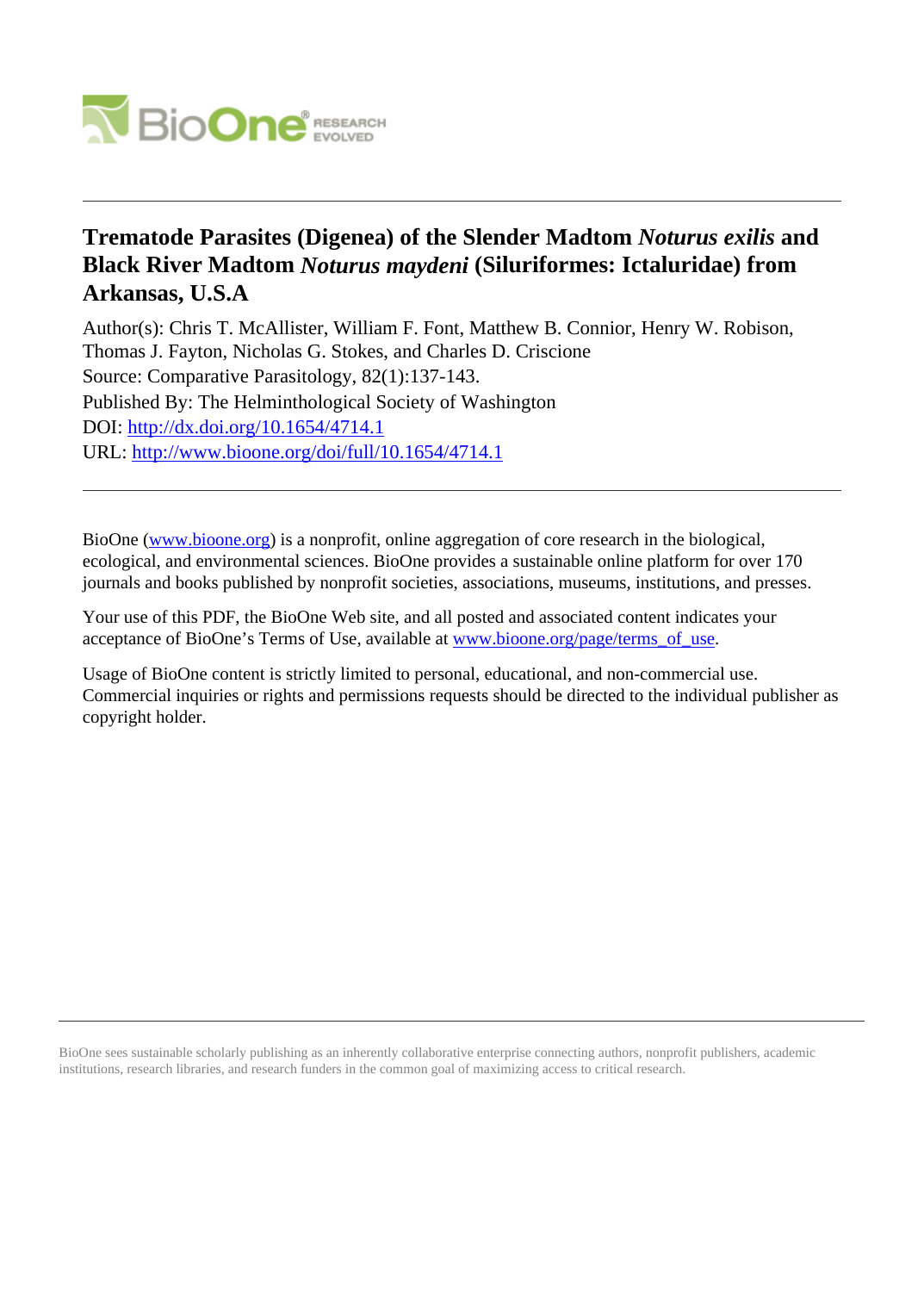## Trematode Parasites (Digenea) of the Slender Madtom Noturus exilis and Black River Madtom Noturus maydeni (Siluriformes: Ictaluridae) from Arkansas, U.S.A.

CHRIS T. MCALLISTER,<sup>1,7</sup> WILLIAM F. FONT,<sup>2</sup> MATTHEW B. CONNIOR,<sup>3</sup> HENRY W. ROBISON,<sup>4</sup> Thomas J. Fayton,<sup>5</sup> Nicholas G. Stokes,<sup>6</sup> and Charles D. Criscione<sup>6</sup>

<sup>1</sup> Division of Science and Mathematics, Eastern Oklahoma State College, Idabel, Oklahoma 74745, U.S.A. (e-mail: cmcallister@se.edu),

<sup>2</sup> Department of Biological Sciences, Southeastern Louisiana University, Hammond, Louisiana 70402, U.S.A. (e-mail: wffont@selu.edu),

<sup>3</sup> Health and Natural Sciences, South Arkansas Community College, 300 S West Avenue, El Dorado, Arkansas 71730, U.S.A. (e-mail: mconnior@southark.edu),

<sup>4</sup> Department of Biology, Southern Arkansas University, Magnolia, Arkansas 71754, U.S.A.

(e-mail: hwrobison@yahoo.com),

<sup>5</sup> Gulf Coast Research Laboratory, University of Southern Mississippi, 703 E Beach Drive, Ocean Springs, Mississippi 39564, U.S.A. (e-mail: Thomas.Fayton@eagles.usm.edu), and

<sup>6</sup> Department of Biology, Texas A&M University, College Station, Texas 77843, U.S.A. (e-mail: ccriscione@tamu.edu)

ABSTRACT: Between June 2012 and July 2013, 43 slender madtoms (Noturus exilis) and 21 Black River madtoms (Noturus maydeni) were collected from 4 counties of northern Arkansas and examined for helminths. Eleven (26%) slender madtoms were infected with digenean trematodes, including 3 (7%) with metacercaria of *Posthodiplostomum minimum*, 3 (7%) with Alloglossidium sp., and 7 (16%) with Plagioporus sp.; a single (5%) Black River madtom was infected with Caecincola sp. We document new host records for each of these 4 helminths. Notable among these new host records are new distributional records for Caecincola sp. To our knowledge this represents the first report of any helminth from N. exilis and N. maydeni.

KEY WORDS: Arkansas, Ictaluridae, Trematoda, Digenea, Noturus exilis, Noturus maydeni, Alloglossidium sp., Caecincola sp., Plagioporus sp., Posthodiplostomum minimum.

The slender madtom, Noturus exilis Nelson, is a long, slender brownish ictalurid of clear creeks and small rivers of the upper Mississippi River basin ranging from southern Wisconsin and Minnesota to the Ouachita uplift of Arkansas, Kansas, and Oklahoma; a disjunct population occurs in the Cumberland, Green, and Tennessee river drainages (Page and Burr, 2011). In Arkansas, N. exilis occurs widely throughout the White and Arkansas river systems, as well as the Red River drainage in the Mountain Fork River (Robison and Buchanan, 1988). The Slender madtom inhabits small to moderately sized, permanent, clear spring-fed streams with rock and gravel bottoms where it feeds on aquatic insect larvae, crustaceans, nematodes, and gastropods (Robison and Buchanan, 1988). The Black River madtom, Noturus maydeni Egge, which is genetically and karyotypically distinct from the Ozark madtom (Noturus albater), is found in the upper Black and St. Francis river systems in Arkansas and Missouri where it is locally common (Egge and Simons, 2006; Page and Burr, 2011). The Black River madtom inhabits riffles and rocky pools of clear, cool, high-gradient creeks and small to medium-sized rivers (Burr and Mayden, 1984; Pflieger, 1997) where it feeds on similar food items as N. exilis.

Although both madtoms are fairly well studied freshwater fishes (see citations in Rohde, 1980; Burr and Mayden, 1984; Pflieger, 1997), to our knowledge there is nothing known about their helminth parasites. Herein, we report 4 new hosts and a new distributional record for helminths of N. exilis from Arkansas.

Between July 2012 and July 2013, 43 slender madtoms (mean  $\pm$  1 SD total length [TL] = 83.0  $\pm$ 14.9, range 52–137 mm) and 21 Black River madtoms (73.4  $\pm$  9.6, range 49–88 mm) were collected using a backpack electroshocker or by overturning rocks and capturing fish with a dip net. Collections were from 5 localities in 4 counties of the state, including Benton ( $n = 9$ ), Fulton ( $n = 21$ , N. *maydeni* only), Marion ( $n = 32$ ), and Searcy ( $n = 2$ ) counties. Specimens were placed in containers with cool aerated habitat water and examined postmortem  $\frac{7}{2}$  Corresponding author. We followed accepted guidelines for the 7Corresponding author.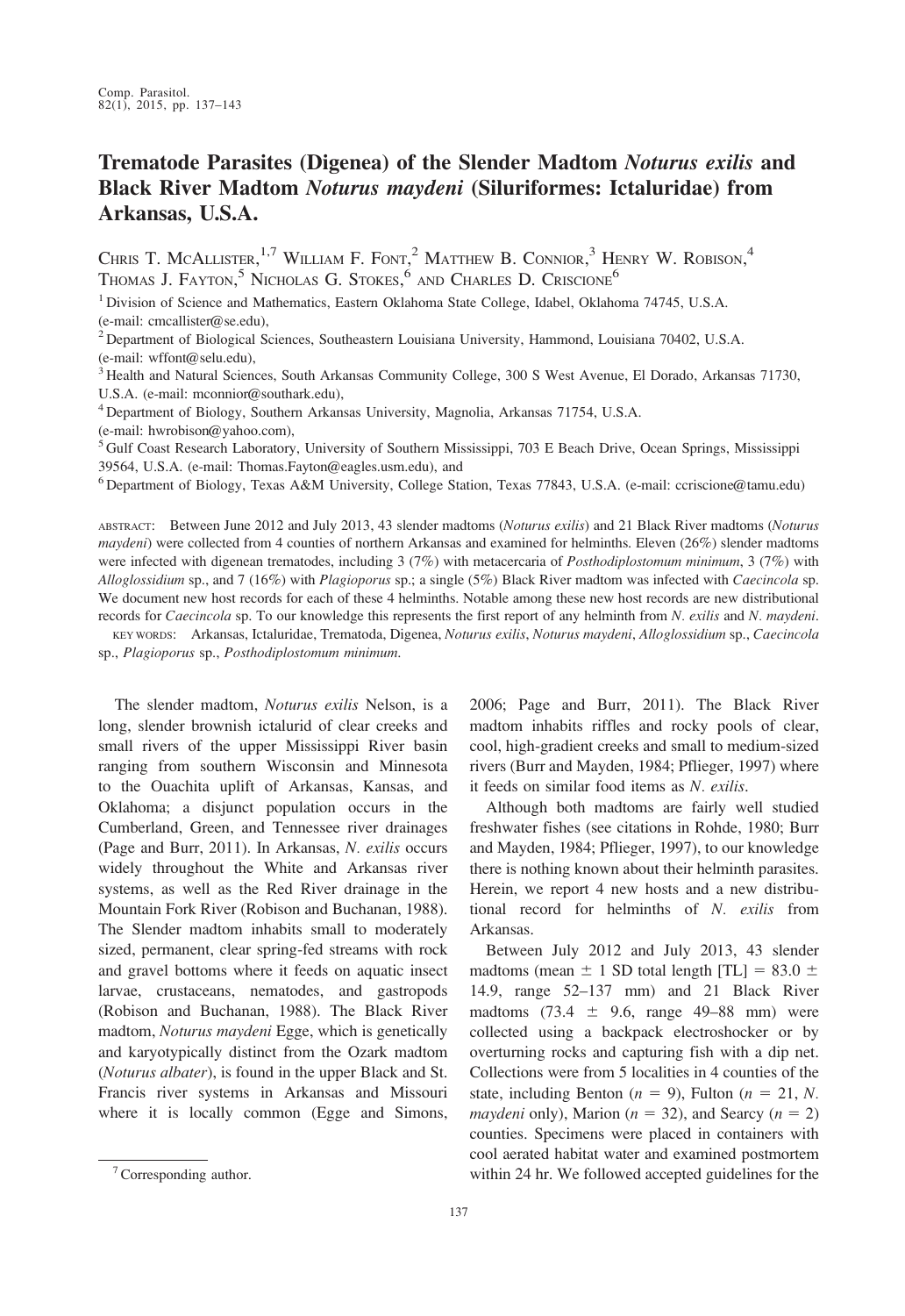use of fish in research (AFS, 2004). Specimens were overdosed with a concentrated chloretone solution, and a midventral incision was made to expose the gastrointestinal tract and internal viscera. Fish were examined for helminths, but their gills/gill filaments were not examined for monogeneans. Trematodes were fixed in hot tap water without coverslip pressure, transferred to 70–95% ethanol, stained with acetocarmine, and mounted in Canada balsam or Kleermount®. Voucher specimens of parasites were deposited in the U.S. National Parasite Collection (USNPC), Beltsville, Maryland, U.S.A. Host voucher specimens were deposited in the Henderson State University Museum (HSU), Arkadelphia, Arkansas, U.S.A., as HSU 3512, 3514, and 3516. Prevalence, mean intensity, and range of infection are provided and are in accordance with terminology given in Bush et al. (1997).

Of the 43 slender madtoms examined, 11 (26%) were infected with digenean trematodes, including 3 (7%) with metacercaria of Posthodiplostomum minimum, 3 (7%) with Alloglossidium sp., and 7 (16%) with *Plagioporus* sp.; a single (5%) Black River madtom was infected with Caecincola sp. Seven of 9 (78%) of the slender madtoms from the Illinois River drainage in Benton County were infected; 6 of 33 (18%) slender madtoms from the White River drainage in Marion and Searcy counties were infected.

## Trematoda: Digenea Strigeatida: Diplostomidae Posthodiplostomum minimum (MacCallum, 1921)

Hosts and localities: 3 slender madtoms (74, 80, 85 mm TL) collected on 25 July 2013 from Kelly's Slab at Yellville, Marion County (36°15'9.9"N; 94°26′25.8″W).

Prevalence: 3/43 (7%) overall; 3/32 (9%) Marion County.

*Intensity:*  $2.3 \pm 1.2$  (1–3) metacercaria.

Site of infection: Mesenteries.

Other reported hosts: White grub has been reported from many genera of North American fishes, including ictalurids such as black bullhead, Ameiurus melas; yellow bullhead, Ameiurus natalis; brown bullhead, Ameiurus nebulosus; blue catfish, Ictalurus furcatus; channel catfish, Ictalurus punctatus; and tadpole madtom, Noturus gyrinus (see Hoffman, 1999).

Geographic range: United States, Canada, and Mexico (see Hoffman, 1999).

Additional Arkansas records: Warmouth, Lepomis gulosus, bluegill, Lepomis macrochirus, white crappie, Pomoxis annularis, black crappie, Pomoxis nigromaculatus, largemouth bass, Micropterus salmoides, spotted bass, Micropterus punctulatus (Becker et al., 1966; Becker and Cloutman, 1975; Cloutman, 1975), and fathead minnow, Pimephales promelas (Mitchell et al., 1982).

Specimens deposited: USNPC 107266 (slide).

#### Remarks

Our specimens are presumed to be  $P$ . minimum because many metacercariae cannot be identified to species unless they are fed to a definitive host, and adult worms are obtained that can be identified to species on the basis of morphology. Additionally, some species of *Posthodiplostomum*, including *P*. minimum, have a high intraspecific morphological variability (see Ritossa et al., 2013). Indeed, natural infections of Posthodiplostomum have been found in a variety of vertebrates, mainly fish-eating birds of the Order Ciconiiformes and, to a lesser extent, Charadriiformes and Pelecaniformes (Dubois, 1970). This digenean has been experimentally (and to some extent naturally) transmitted in a wide range of birds and mammals, and even reptiles and amphibians have been shown to be suitable hosts. Physid snails (Physa halei) serve as first intermediate hosts (Bedinger and Meade, 1967).

#### Plagiorchiida: Macroderoididae Alloglossidium sp. Simer, 1929 (Fig. 1)

Hosts and localities: 2 slender madtoms (74, 85 mm TL) collected on 25 July 2013 from Kelly's Slab at Yellville, Marion County  $(36^{\circ}15'9.9'')$ N; 94°26'25.8"W); 1 slender madtom (137 mm TL) collected on 15 August 2012 from Water Creek at Mull, Searcy County (36°03'0.9"N; 92°35'42.4"W).

Prevalence: 3/43 (7%) overall; 2/32 (6%) Marion County; 1/2 (50%) Searcy County.

*Intensity:*  $2.0 \pm 1.7$  (1–4) worms.

Site of infection: Small intestine.

Other reported hosts: Of the 16 recognized species of Alloglossidium, 5 species of have been reported from fishes (mainly ictalurids), including Ameiurus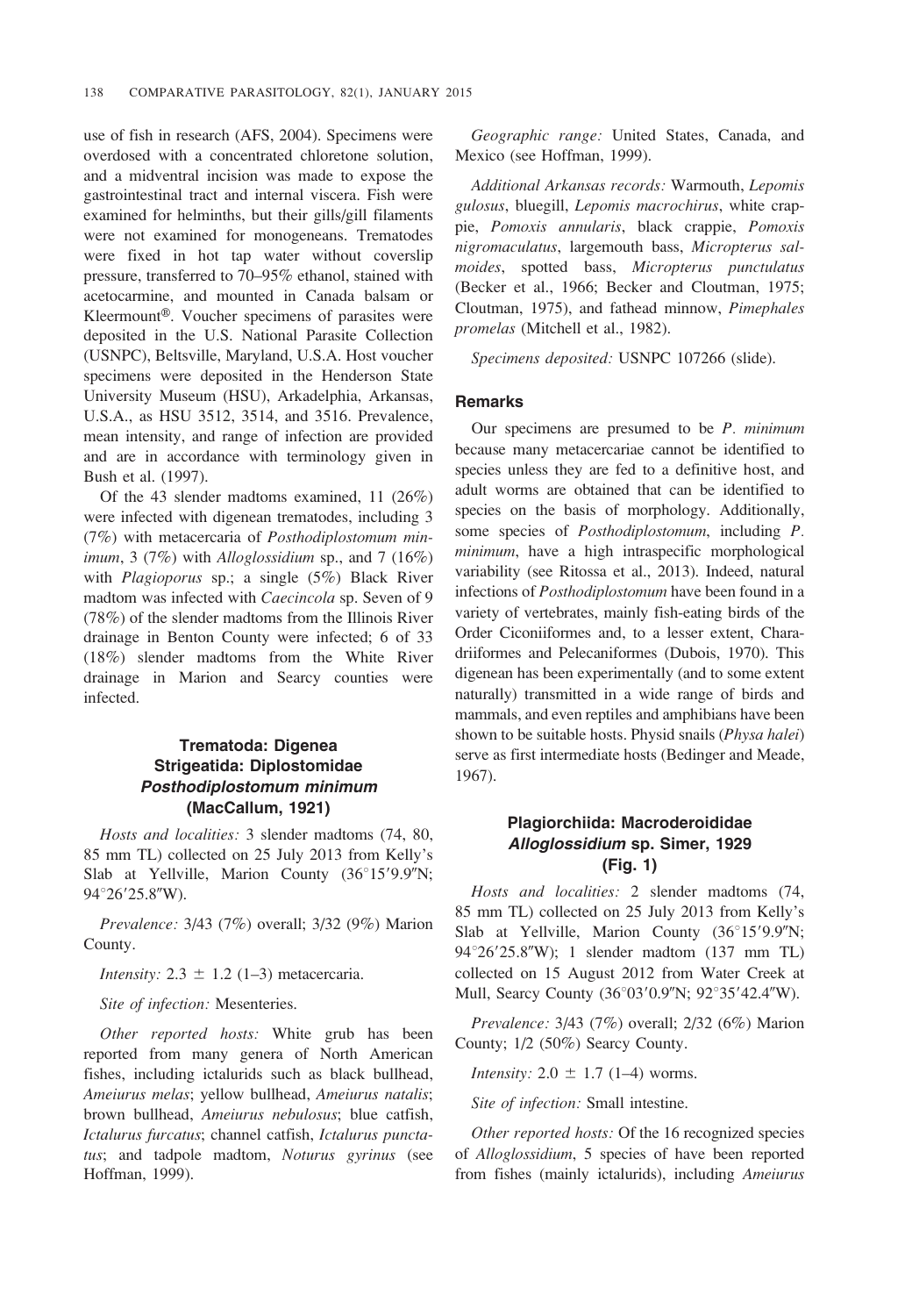

Figures 1, 2. Alloglossidium sp. and Plagioporus sp. from Noturus exilis. 1. Alloglossidium sp. showing ovary (O) and testes (T). 2. Plagioporus sp. showing testis (T).

spp., Ictalurus spp., and Noturus spp. (see Smythe and Font, 2001; Tkach and Mills, 2011; Kasl et al. 2014).

Geographic range: Five species have been reported from fishes in various states, including Arkansas, California, Florida, Georgia, Kansas, Kentucky, Idaho, Indiana, Louisiana, Maine, Massachusetts, Michigan, Minnesota, Mississippi, Missouri, Nebraska, New York, Ohio, Oklahoma, North Dakota, Texas, Virginia, and Wisconsin, as well as from Ontario, Canada (Carney and Brooks, 1991; Hoffman, 1999; Tkach and Mills, 2011; Kasl et al., 2014).

Additional Arkansas records: Alloglossidium corti (Lamont, 1921) Van Cleave and Mueller, 1932 has been reported in A. natalis, I. punctatus (Becker and Houghton, 1969), and Ouachita madtom, Noturus lachneri (Fiorillo et al., 1999), with metacercaria in the antennal gland of some crayfishes from the state (McAllister et al., 2011). As yet, there are no additional species of Alloglossidium reported from Arkansas.

Specimens deposited: USNPC 107258 (slide).

#### Remarks

The recent publications of Tkach and Mills (2011) and Kasl et al. (2014) note that the subtle morphological variations within and among species in this genus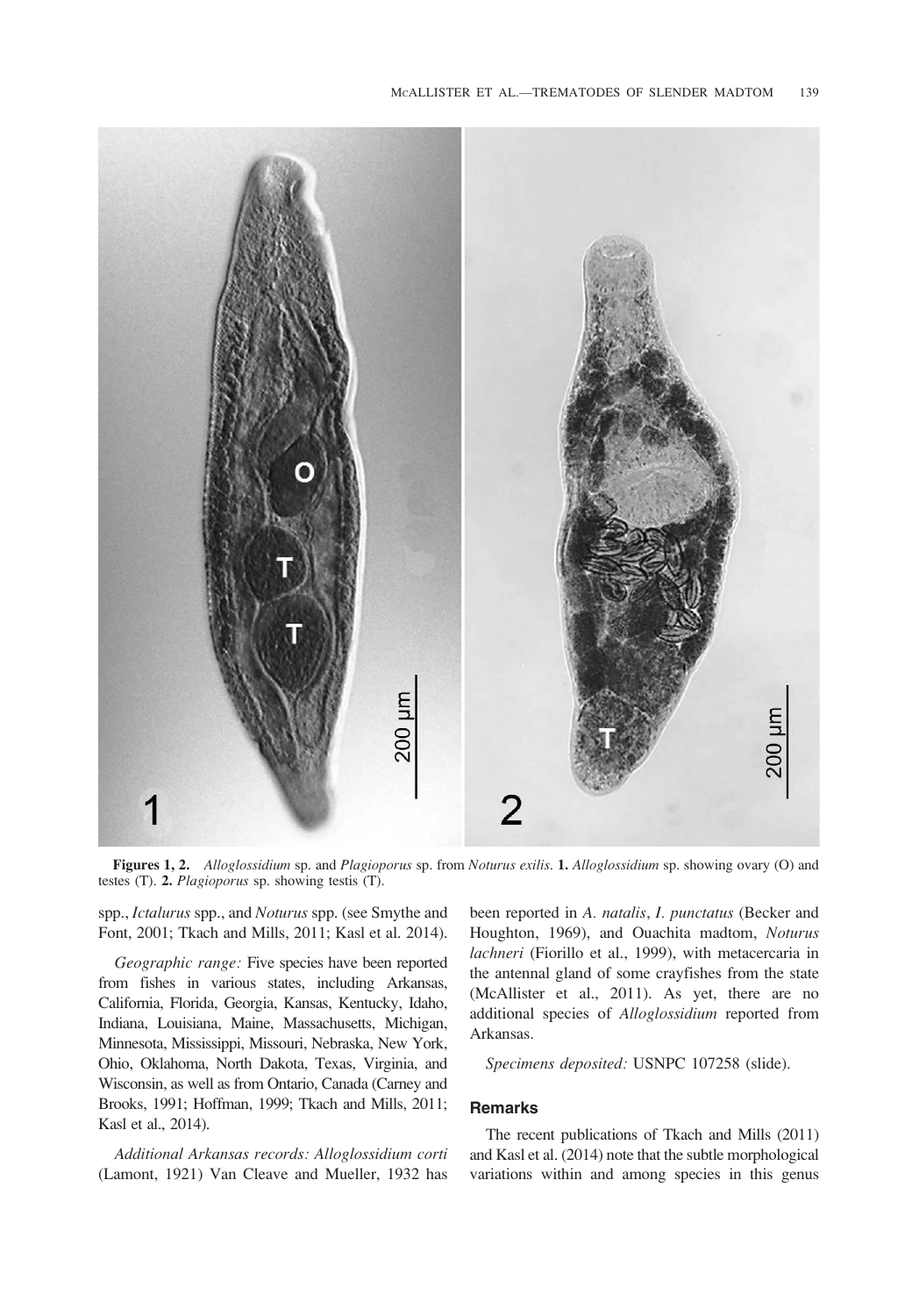make species delimitation difficult. Thus, we feel it is premature to label these specimens with a species name based on morphology alone. Ongoing work in our labs is using molecular markers to elucidate the biogeography of species in the genus Alloglossidium. A more comprehensive biogeographic, morphologic, and genetic analysis that includes these specimens is in preparation and will be submitted in the near future. This is the first time the genus has been reported from N. exilis.

## Opecoelidae Plagioporus sp. Stafford, 1904 (Fig. 2)

Hosts and localities: 7 slender madtoms (72, 86, 87, 95, 96, 102 [2] mm TL); 3 collected on 16–17 June 2013 from Flint Creek off Fairmont Road at Springtown, Benton County (36°15'9.9"N; 94°26'25.8"W) and 4 collected on 16–17 June 2013 from Flint Creek south of Gentry off US 59, Benton County  $(36°14'33.8''N; 94°29'14.5''W).$ 

Prevalence: 7/43 (16%) overall; 7/9 (78%) Benton County.

*Intensity:*  $3.0 \pm 1.8$  (1–6) worms.

Site of infection: Small intestine.

Other reported hosts: See McAllister et al. (2014).

Geographic range of genus in North America: See McAllister et al. (2014).

Additional Arkansas records: Banded sculpin, Cottus carolinae (McAllister et al., 2014).

Specimens deposited: USNPC 107257 (slide).

#### **Remarks**

Our specimens of Plagioporus sp. cannot be distinguished from those recently reported by Mc-Allister et al. (2014) from C. carolinae within the same Benton County localities. It shares morphological affinities with plagioporid species distributed east of the Rocky Mountains and is most morphologically similar to *Plagioporus sinitsini* Mueller, 1934, which was described from the gall bladder of white sucker, Catostomus commersonii from Oneida Lake, New York (Mueller, 1934), and subsequently redescribed from the gall bladder of cyprinid and catostomid hosts from the Huron River, Michigan (Dobrovolny, 1939). The type material of  $P$ . sinitsini was fixed under coverslip pressure (Mueller, 1934) preventing meaningful morphometric comparisons with our specimens of Plagioporus sp., which were not flattened before fixation. Plagioporus sp. is similar to Dobrovolny's (1939) specimens of P. sinitsini with respect to oral and ventral sucker shape and ratios, body length, and egg size (length and width), along with the possession of a spindle-shaped body, short excretory vesicle, and testis, the latter of which cluster together near the posterior end of the body. Plagioporus sp. can be differentiated from P. sinitsini by its more narrow body and larger testis, and by having a more anterior posterior extent of the vitellarium at the anterior margin of the posterior testis (as opposed to the posterior end of the body in P. sinitsini). Additionally, Plagioporus serratus Miller, 1940, is not considered here; its specific status is problematic, in that the only characters that distinguish it from P. sinitsini, with which it occurs sympatrically in the St. Lawrence River (Quebec), are a smaller body size and parasitism of mooneye, Hiodon tergisus (Miller, 1940). Plagioporus sp. is the first species of its genus to be reported from a madtom in the eastern Nearctic and the second to be reported from an ictalurid (A. melas) in North America (Harms, 1959). It is most likely a new species; DNA analyses are ongoing, and it will be described in a forthcoming publication.

## Opisthorchiida: Cryptogonimidae Caecincola sp. Marshall and Gilbert, 1905 (Figs. 3–4)

Hosts and localities: 1 Black River madtom (84 mm TL) collected on 27 July 2013 from the Spring River at Many Islands, Fulton County  $(36°23'14.3''N; 91°31'46.9''W).$ 

Prevalence: 1/21 (5%).

Intensity: 2 immature worms.

Site of infection: Small intestine.

Other reported hosts of genus: Centrarchidae: rock bass, Ambloplites ruprestris; green sunfish, Lepomis cyanellus; L. gulosus; smallmouth bass, Micropterus dolomieu; M. punctulatus; M. salmoides; and P. annularis. Ictaluridae: Flathead catfish, Pylodictis olivaris (see Hoffman, 1999; Curran and Overstreet, 2009; Barger, 2010).

Geographic range of genus: **U.S.A.:** Arkansas (this report), Florida (Premvati, 1967), Georgia (Howard and Aliff, 1980), Illinois (Robinson and Jahn, 1980), Louisiana (Greer and Corkum, 1979, 1980), Michigan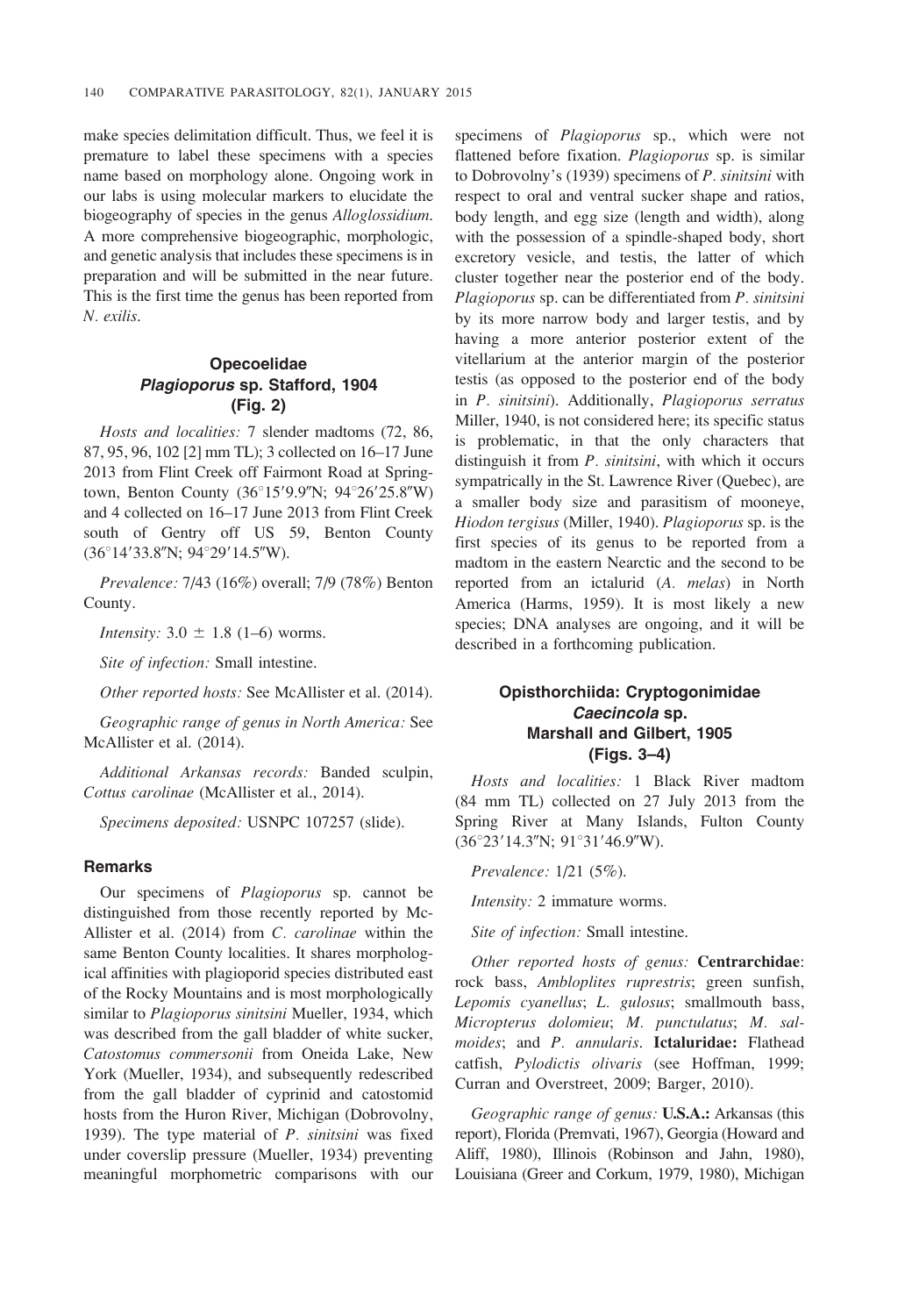

Figures 3, 4. Caecincola sp. (unstained) from Noturus maydeni. 4. View of entire specimen showing "eye spots" (ES). 5. Higher magnification of cup-shaped oral sucker.

(Lundahl, 1941), Mississippi (Olsen et al., 2003, Curran and Overstreet, 2009), New York (Van Cleave and Mueller, 1934), Tennessee (Venard, 1940; Bangham and Venard, 1942; Curran and Overstreet, 2009), Texas (Allison and McGraw, 1967; Meade and Bedinger, 1972; Underwood and Dronen, 1984; Barger, 2010), Wisconsin (Marshall and Gilbert, 1905; Pearse, 1924a, b; Amin, 1982); Canada: Ontario (Dechtiar, 1972), Lake Huron (Bangham, 1955).

Additional Arkansas records: None.

Specimens deposited: USNPC 107265 (slide).

#### **Remarks**

Five species of Caecincola have been described from North American fishes, including Caecincola autumnae Barger, 2010; Caecincola latostoma Greer and Corkum, 1979; Caecincola longiscens Curran and Overstreet, 2009; Caecincola parvulus Marshall and Gilbert, 1905; and Caecincola wakullata Premvati, 1967. Unfortunately, our 2 specimens were immature (Fig. 3) and could not be identified beyond genus. However, this is the first time Caecincola sp. has been reported from N. maydeni, as well as, in so far as we know, the first time from Arkansas. Additionally, N. maydeni is only the second ictalurid host reported for Caecincola sp., as most fishes previously reported as hosts are centrarchids (see other reported hosts above).

Of the approximately 200 nongame fish species reported from Arkansas (Robison and Buchanan, 1988), we are aware of only 4 species that have been surveyed for helminth parasites in general (Cloutman, 1976; Fiorillo et al., 1999; McAllister et al., 2014), whereas others are descriptions of monogenes from shiners (see Cloutman, 1994, 1995, 2011), a report of white grub in a minnow (Mitchell et al., 1982), and a study of black-spot disease in various fishes (McAllister et al., 2013). Therefore, as recently noted by Scholz and Choudhury (2014) and reiterated by McAllister et al. (2014), studies on freshwater fish parasites are mostly lacking, with an obvious paucity of reports on helminth parasites of fishes of Arkansas. As additional nongame fishes from the state are surveyed for helminth parasites, we expect additional new host and distributional records as well as new species will be reported, thus extending our knowledge of this important fauna.

#### ACKNOWLEDGMENTS

We thank Patricia R. Pilitt (USNPC) and Dr. Renn Tumlison (HSU) for expert curatorial assistance and members of the Arkansas Game and Fish Commission (AG&F), specifically Kenneth Shirley, for assistance with electroshocking. C.D.C. and W.F.F. are supported by the National Science Foundation grant DEB 1145508. The AG&F and U.S. Depart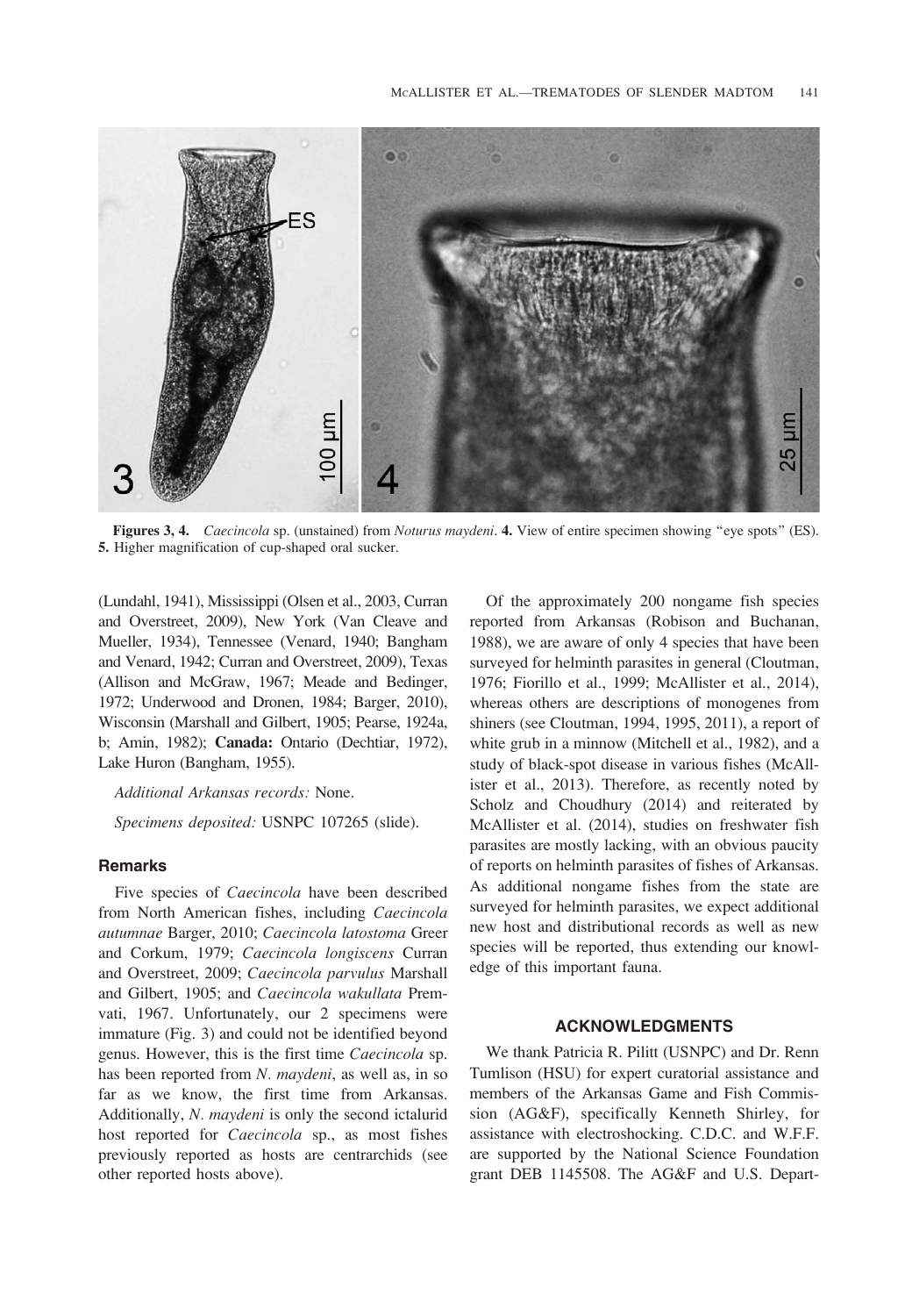ment of Agriculture Forest Service (Ozark region) provided Scientific Collecting Permits to C.T.M., M.B.C., and H.W.R.

## LITERATURE CITED

- Allison, T. C., and J. L. McGraw. 1967. The helminth parasites of Centrarchidae from the Navasota River system of Texas. Texas Journal of Science 19:326–238.
- [AFS] American Fisheries Society. 2004. Guidelines for the use of fishes in research [web application]. J. G. Nickum (Chair). Bethesda, Maryland: American Fisheries Society. http://fisheries.org/docs/policy\_useoffishes.pdf. Accessed 2014 Jan 22.
- Amin, O. M. 1982. Adult trematodes (Digenea) from lake fishes of southeastern Wisconsin with a key to the species of the genus Crepidostomum Braun, 1900 in North America. Proceedings of the Helminthological Society of Washington 49:196–206.
- Bangham, R. V. 1955. Studies on fish parasites of Lake Huron and Manitoulin Island. American Midland Naturalist 53:184–194.
- Bangham, R. V., and C. E. Venard. 1942. Studies on parasites of Reelfoot Lake fish. IV. Distribution studies and check-list of parasites. Journal of the Tennessee Academy of Science 17:22–38.
- Barger, M. A. 2010. A new species of Caecincola (Trematoda: Cryptogonimidae) from spotted bass (Micropterus punctulatus) in the Big Thicket National Preserve, Texas, U.S.A. Comparative Parasitology 77: 6–8.
- Becker, D. A., and D. G. Cloutman. 1975. Parasites of selected game fishes of Lake Fort Smith, Arkansas. Proceedings of the Arkansas Academy of Science 29: 12–18.
- Becker, D. A., R. G. Heard, and P. D. Holmes. 1966. A pre-impoundment survey of the helminth and copepod parasites of Micropterus spp. of Beaver Reservoir in northwest Arkansas. Transactions of the American Fisheries Society 95:23–34.
- Becker, D. A., and W. C. Houghton. 1969. A survey of the helminth parasites of selected game fishes of Lake Fort Smith, Arkansas. Proceedings of the Arkansas Academy of Science 28:110–117.
- Bedinger, C. A., and T. G. Meade. 1967. Biology of a new cercaria for Posthodiplostomum minimum (Trematoda: Diplostomidae). Journal of Parasitology 53:985–988.
- Burr, B. M., and R. L. Mayden. 1984. Reproductive biology of the checkered madtom (Noturus flavater) with observations on nesting in the Ozark (N. albater) and slender (N. exilis) madtoms (Siluriformes: Ictaluridae). American Midland Naturalist 112:408–414.
- Bush, A. O., K. D. Lafferty, J. M. Lotz, and A. W. Shostak. 1997. Parasitology meets ecology on its own terms: Margolis et al. revisited. Journal of Parasitology 83:575–583.
- Carney, J. P., and D. R. Brooks. 1991. Phylogenetic analysis of Alloglossidium Simer, 1929 (Digenea: Plagiorchiiformes: Macroderoididae) with discussion of the origin of truncated life cycle patterns in the genus. Journal of Parasitology 77:890–900.
- Cloutman, D. G. 1975. Parasite community structure of largemouth bass, warmouth, and bluegill in Lake Fort

Smith, Arkansas. Transactions of the American Fisheries Society 104:277–283.

- Cloutman, D. G. 1976. Parasitism in relation to taxonomy of the sympatric sibling species of stonerollers, Campostoma anomalum pullum (Agassiz) and C. oligolepis Hubbs and Greene, in the White River, Arkansas. Southwestern Naturalist 21:67–70.
- Cloutman, D. G. 1994. Dactylogyrus boopsi (Monogenea: Dactylogyridae) from the bigeye shiner, Notropis boops (Gilbert) (Pisces: Cyprinidae). Journal of the Helminthological Society of Washington 61:219–220.
- Cloutman, D. G. 1995. Dactylogyrus greenei (Monogenea: Dactylogyridae) from the wedgespot shiner, Notropis greenei Hubbs and Ortenburger (Pisces: Cyprinidae). Journal of the Helminthological Society of Washington 62:10–12.
- Cloutman, D. G. 2011. Dactylogyrus robisoni n. sp. (Monogenoidea: Dactylogyridae) from the bluehead shiner, Pteronotropis hubbsi (Bailey and Robison), 1978 (Pisces: Cyprinidae). Comparative Parasitology 78:1–3.
- Curran, S. S., and R. M. Overstreet. 2009. Caecincola longiscens n. sp. (Digenea: Cryptogonimidae) from the white crappie, Pomoxis annularis, in Mississippi, U.S.A. Comparative Parasitology 76:19–23.
- Dechtiar, A. O. 1972. Parasites of fish from Lake of the Woods, Ontario. Journal of the Fisheries Research Board of Canada 29:275–283.
- Dobrovolny, C. G. 1939. Life history of Plagioporus sinitsini Mueller and embryology of a new cotylocercous cercariae (Trematoda). Transactions of the American Microscopical Society 58:121–155.
- Dubois, G. 1970. Synopsis dês Strigeidae et dês Diplostomatidae. Memoires de la Societé Neuchateloise dês Sciences Naturelles X:259–728.
- Egge, J. D. J., and A. M. Simons. 2006. The challenge of truly cryptic diversity: diagnosis and description of a new madtom catfish (Ictaluridae: Noturus). Zoologica Scripta 35:581–595.
- Fiorillo, R. A., R. B. Thomas, and C. M. Taylor. 1999. Structure of the helminth assemblage of an endemic madtom catfish (Noturus lachneri). Southwestern Naturalist 44:522–526.
- Greer, G. J., and K. C. Corkum. 1979. Life cycle studies on three digenetic trematodes, including descriptions of two new species (Digenea: Cryptogonimidae). Proceedings of the Helminthological Society of Washington 46:188–200.
- Greer, G. J., and K. C. Corkum. 1980. Notes on the biology of three trematodes (Digenea: Cryptogonimidae). Proceedings of the Helminthological Society of Washington 47:47–51.
- Harms, C. E. 1959. Checklist of parasites from catfishes of northeastern Kansas. Transactions of the Kansas Academy of Science 62:262.
- Hoffman, G. L. 1999. Parasites of North American Freshwater Fishes, 2nd ed. Comstock Publishing Associates, Ithaca, New York. 539 pp.
- Howard, C. N., and J. V. Aliff. 1980. Metazoan parasites of fishes from Piedmont and coastal plain Georgia. Georgia Journal of Science 8:173–179.
- Kasl, E. L., T. J. Fayton, W. F. Font, and C. D. Criscione. 2014. Alloglossidium floridense n. sp. (Digenea: